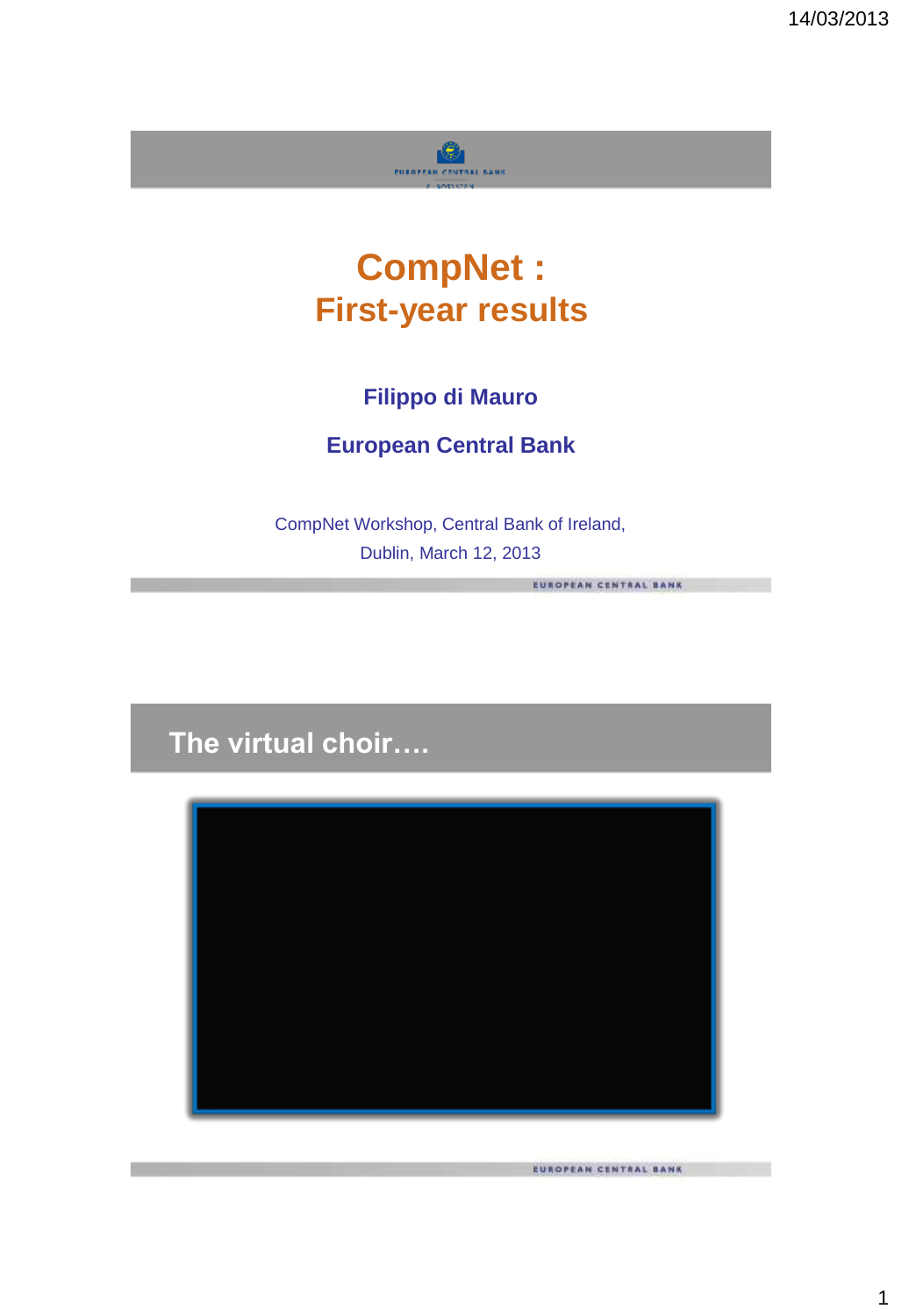# **Outline**

- **1. Motivation, objectives and approach**
- **2. A macro/sectoral view on competitiveness**
- **3. Competitiveness diagnostics based on firm-level data**
- **4. The relevance of global value chains in assessing competitiveness**
- **5. The road ahead**





9

3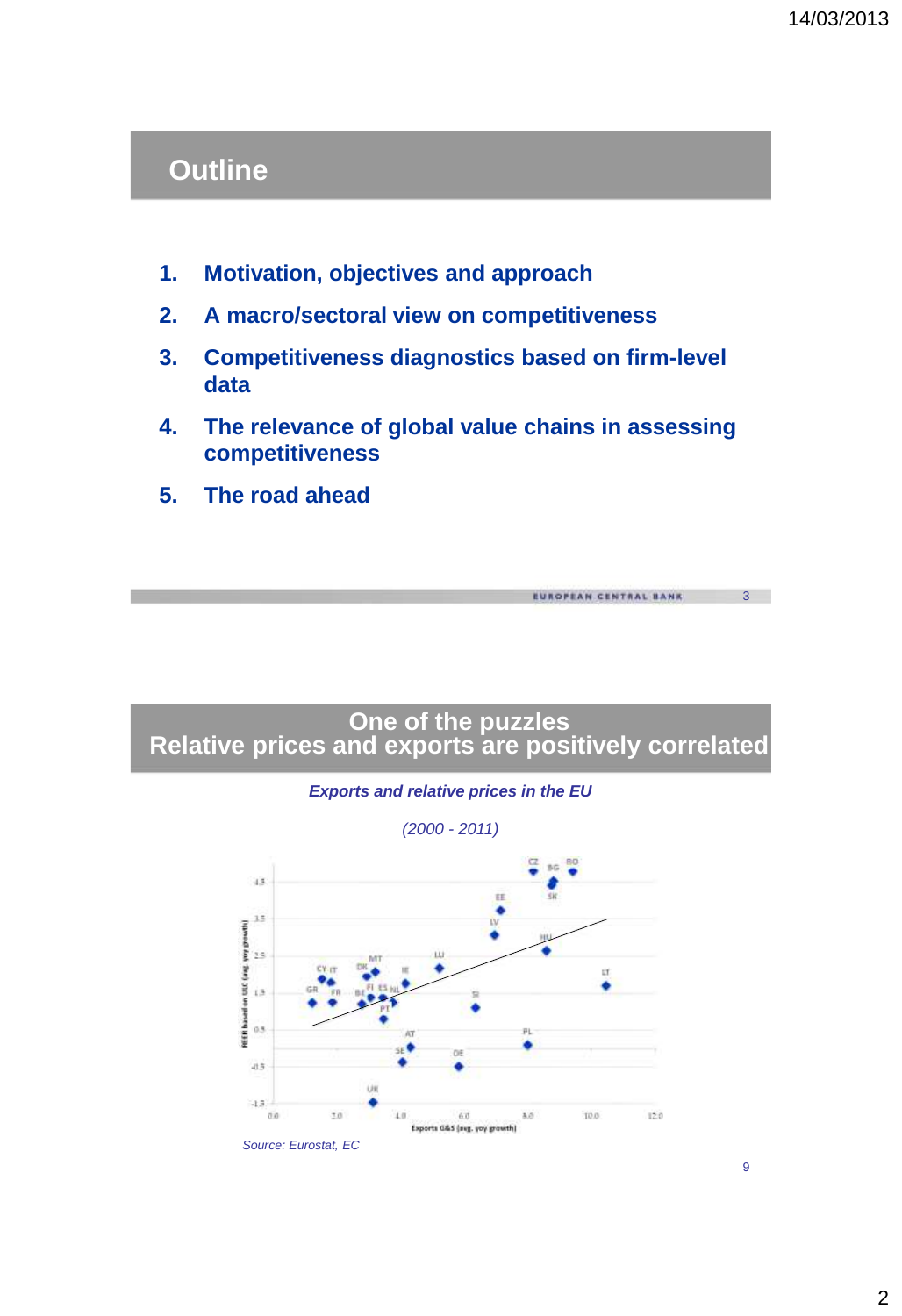EUROPEAN CENTRAL BANK

# **1. Motivation, objectives and approach**

- **CompNet's mission is to provide solid analytical foundations for formulating policies that address competitiveness issues.**
- **Start from three observations/findings:**
	- $\rightarrow$  Competitiveness assessment has three dimensions: Macroeconomic, firm-level and cross-border (global value chains).
	- $\rightarrow$  Price competitiveness is only a part of the story
	- $\rightarrow$  Non-price competitiveness also matters greatly for growth

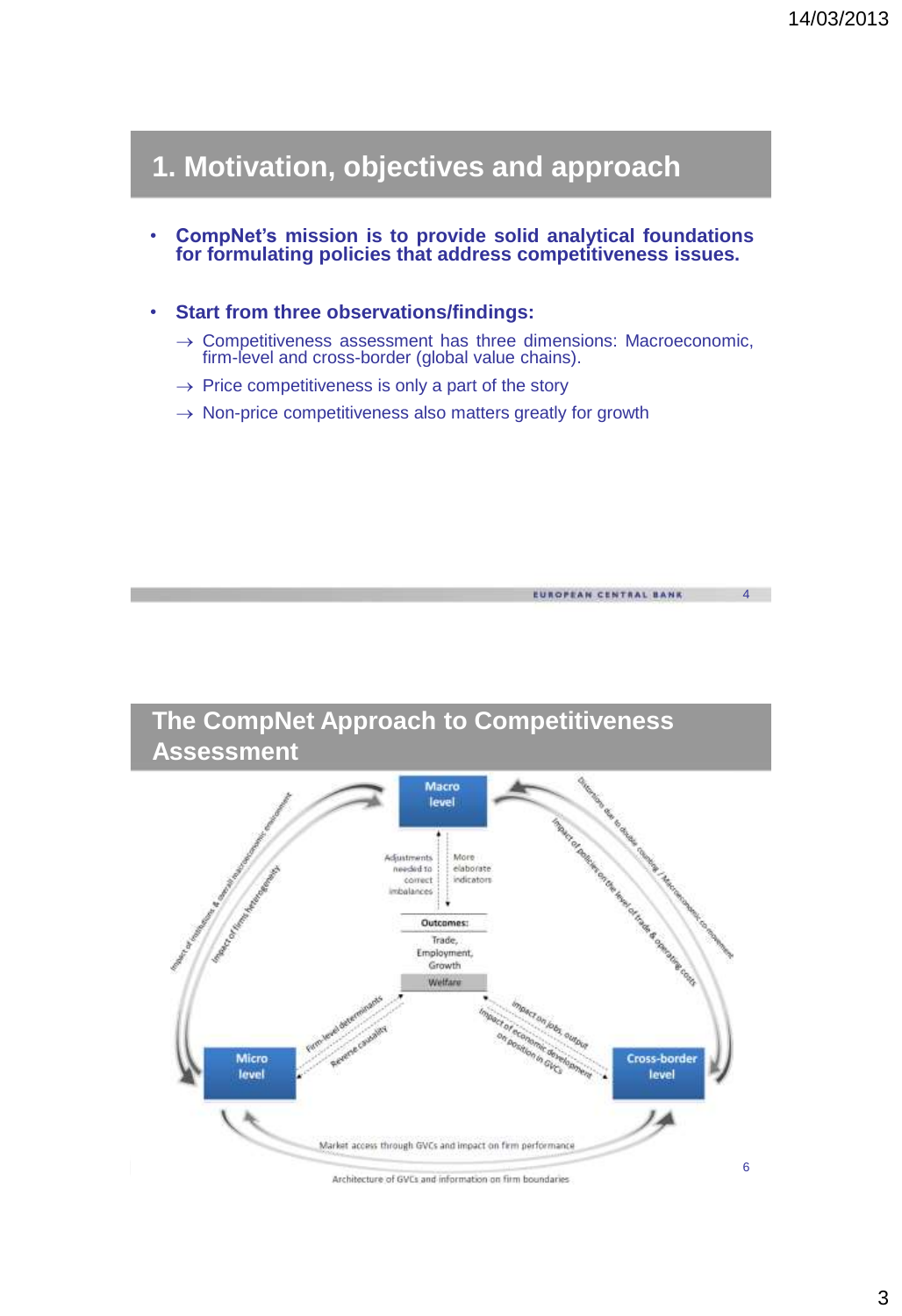7

**Designing a Competitiveness Diagnostic Toolkit**

**Step 1: Capturing more complex dimensions over and above the traditional price/cost based indicators (at macro, micro, cross border)**

**Step 2: Establishing a solid theoretical and empirical connection between indicators and policy outcomes**

**Step 3: Developing a "therapeutic repertoire", i.e. a framework that links specific symptoms of imbalances to appropriate policy levers**

**Great progress on step 1 (and partly 2)**

**Established effective organizational set up (Do.file)**

# **2. A macro/sectoral view on competitiveness**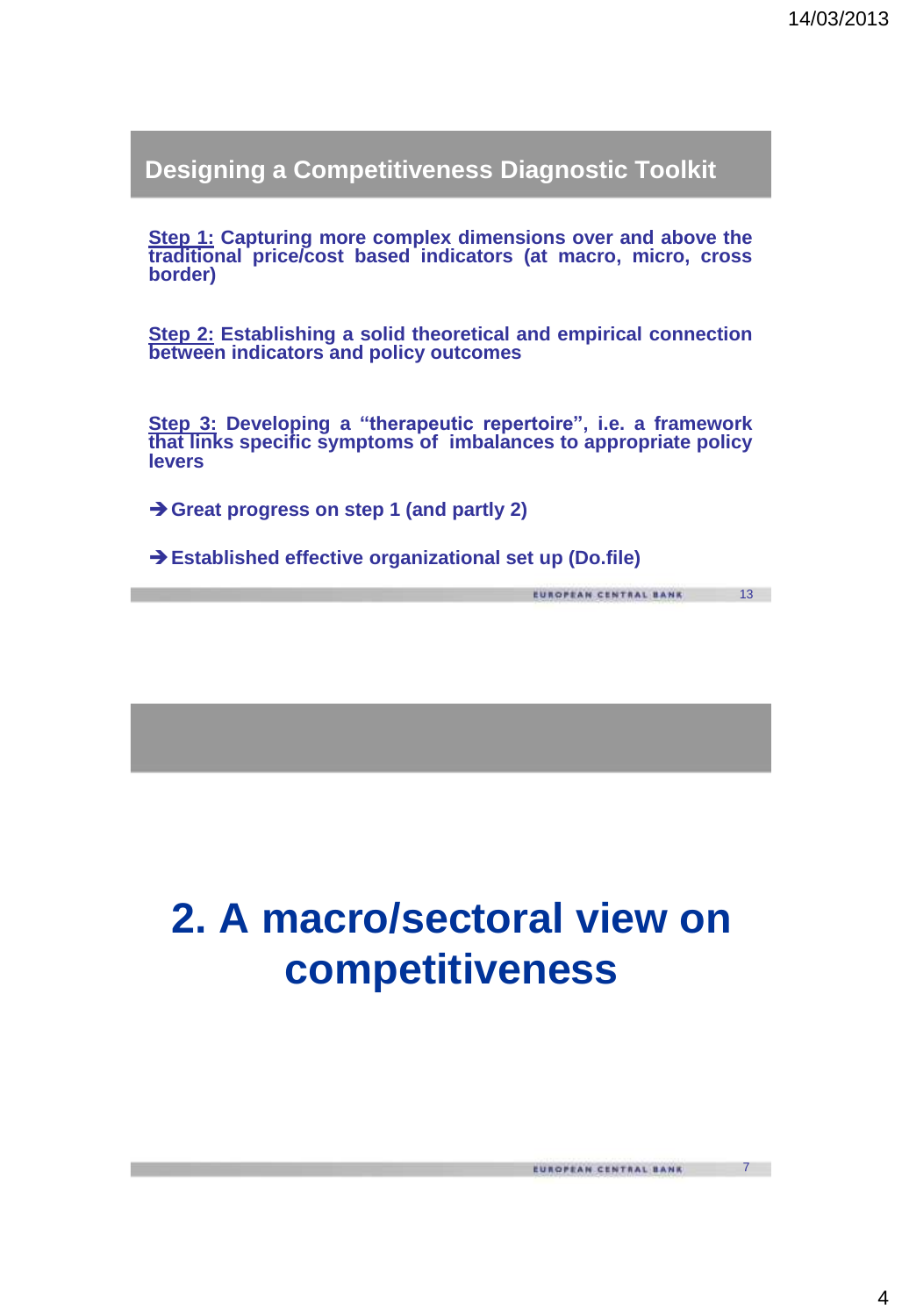### **One of the puzzles Relative prices and exports are positively correlated**

*(2000 - 2011)*  $\bullet$ ç 9G 33 E 15 iv  $\begin{bmatrix} \frac{1}{2} & \frac{1}{2} & \frac{1}{2} & \frac{1}{2} & \frac{1}{2} & \frac{1}{2} & \frac{1}{2} & \frac{1}{2} & \frac{1}{2} & \frac{1}{2} & \frac{1}{2} & \frac{1}{2} & \frac{1}{2} & \frac{1}{2} & \frac{1}{2} & \frac{1}{2} & \frac{1}{2} & \frac{1}{2} & \frac{1}{2} & \frac{1}{2} & \frac{1}{2} & \frac{1}{2} & \frac{1}{2} & \frac{1}{2} & \frac{1}{2} & \frac{1}{2} & \frac{1}{2$ LU<sub>1</sub> ć  $\Omega$ FL.  $at$  5  $\dot{u}$  $-1.3$  $0.0$ 10  $10.0$  $12.0$  $4.0$  $6.0\,$  $8.0$ Exports G&S (seg. yoy growth) *Source: Eurostat, EC*

### *Exports and relative prices in the EU*

# **Quality upgrade helps understanding this pattern.**

**The strong export market share growth in some CEE countries in periods of strong appreciation can be explained by accounting for quality improvements.**



### *Export prices relative to competitors' export prices*

Source: Benkovskis and Wörz (2012), ECB (data for CZ and PL export shares only available after 2005 and *2000 respectively)*

EUROPEAN CENTRAL BANK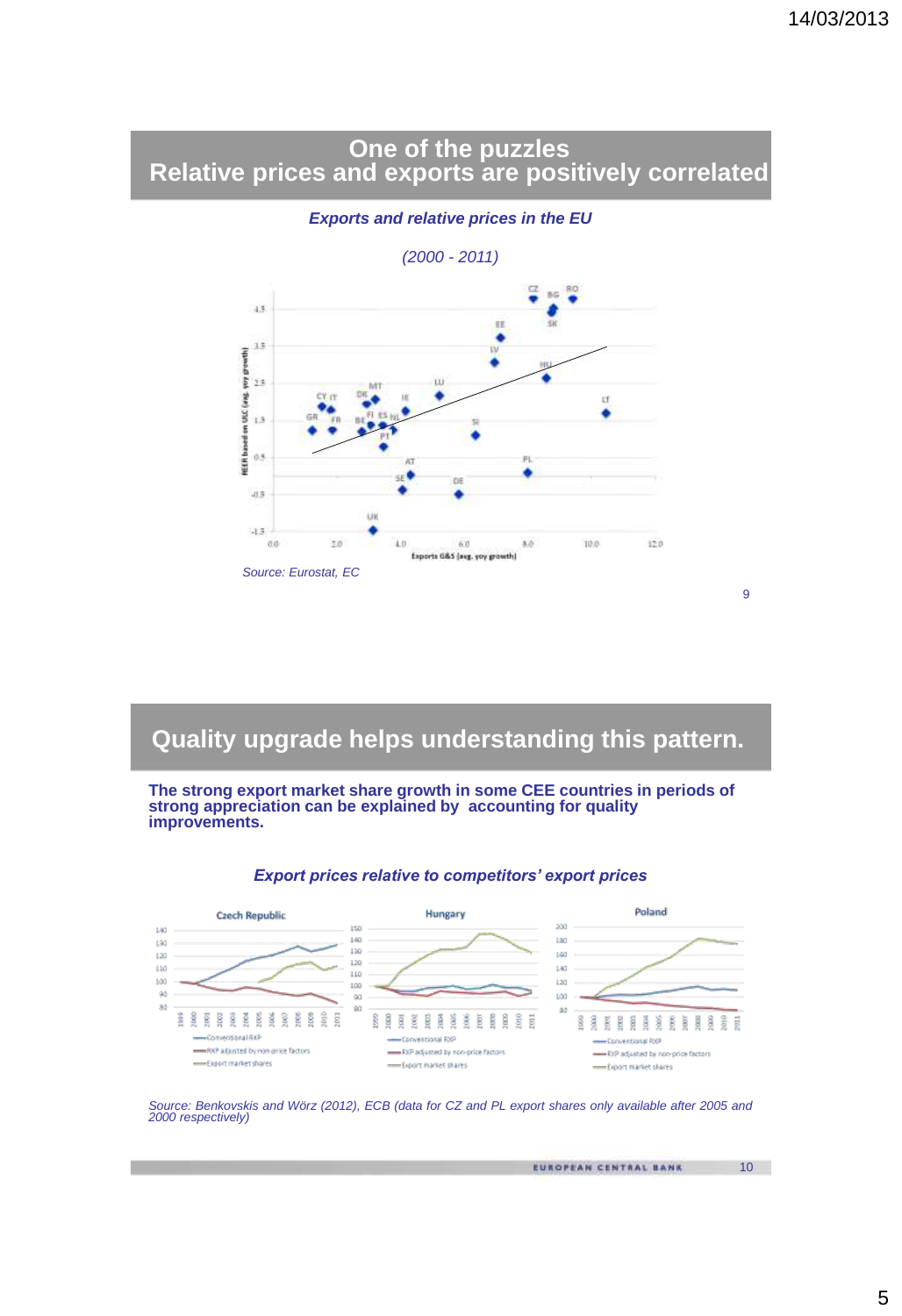EUROPEAN CENTRAL BANK

19

**The link between ULC and exports depends on innovation content**

**The relation between ULC and the probability to export varies significantly depending on whether firms engage in R&D activities or not.**



Source: Altomonte et al. (2012) based on EFIGE data (firm-level data for AT, FR, DE, HU, IT, ES, UK)

### **Extensive margin**

**The average contribution of the extensive margin to total EU trade growth was small over the last decade (i.e. mainly the result of a deepening of existing trade relationships rather than the exploration of new sectoral or geographical markets).**



*Average contribution of the extensive margin to total export growth*

*Source: BoL-OeNB calculations based on UN COMTRADE*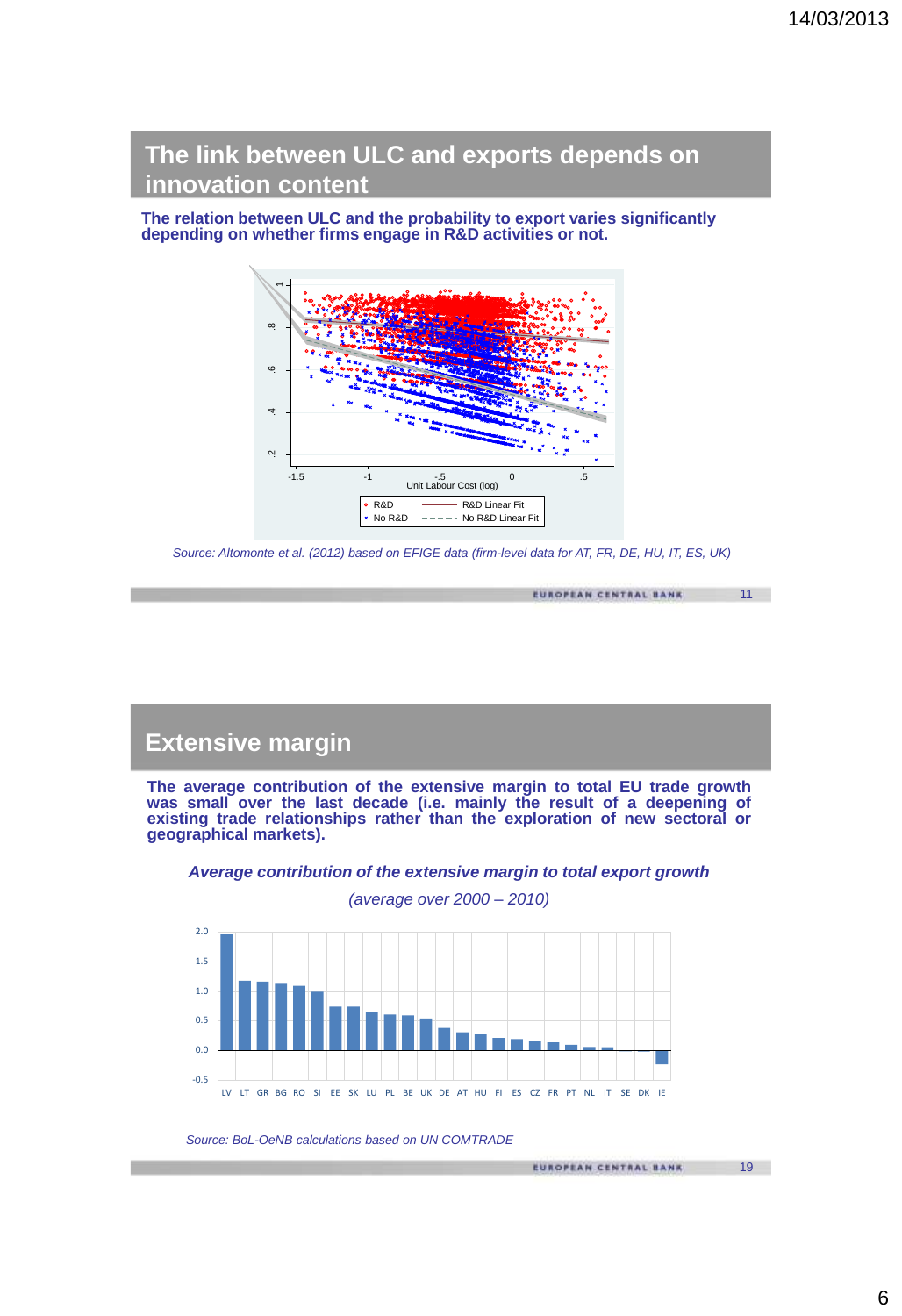### **Decomposition of export market share growth, runup to crisis**

*Decomposition of export market share growth* 

*(Q1 1999 - Q4 2007)* 



#### *Decomposition of export market share growth (Q1 2008 - Q4 2010 ) Source: WB – BdF ; data from Trademap data set, International Trade Center* **…..(continued) 2008-2010** Most of the decline in euro area export market shares is attributable to the squeeze in export performance free of other compositional effects. • However, the geographical orientation of exports towards shrinking markets also played a hindering role. -12 -10 -8 -6 -4 -2  $\Omega$  $\overline{2}$ 4 6 FI IT BE AT FR DE PT ES GR IE NL sectoral effect geographical effect adjusted market share growth (2008Q1-2010Q4) world market share growth (2008Q1-2010Q4, current USD, annual growth rate)

16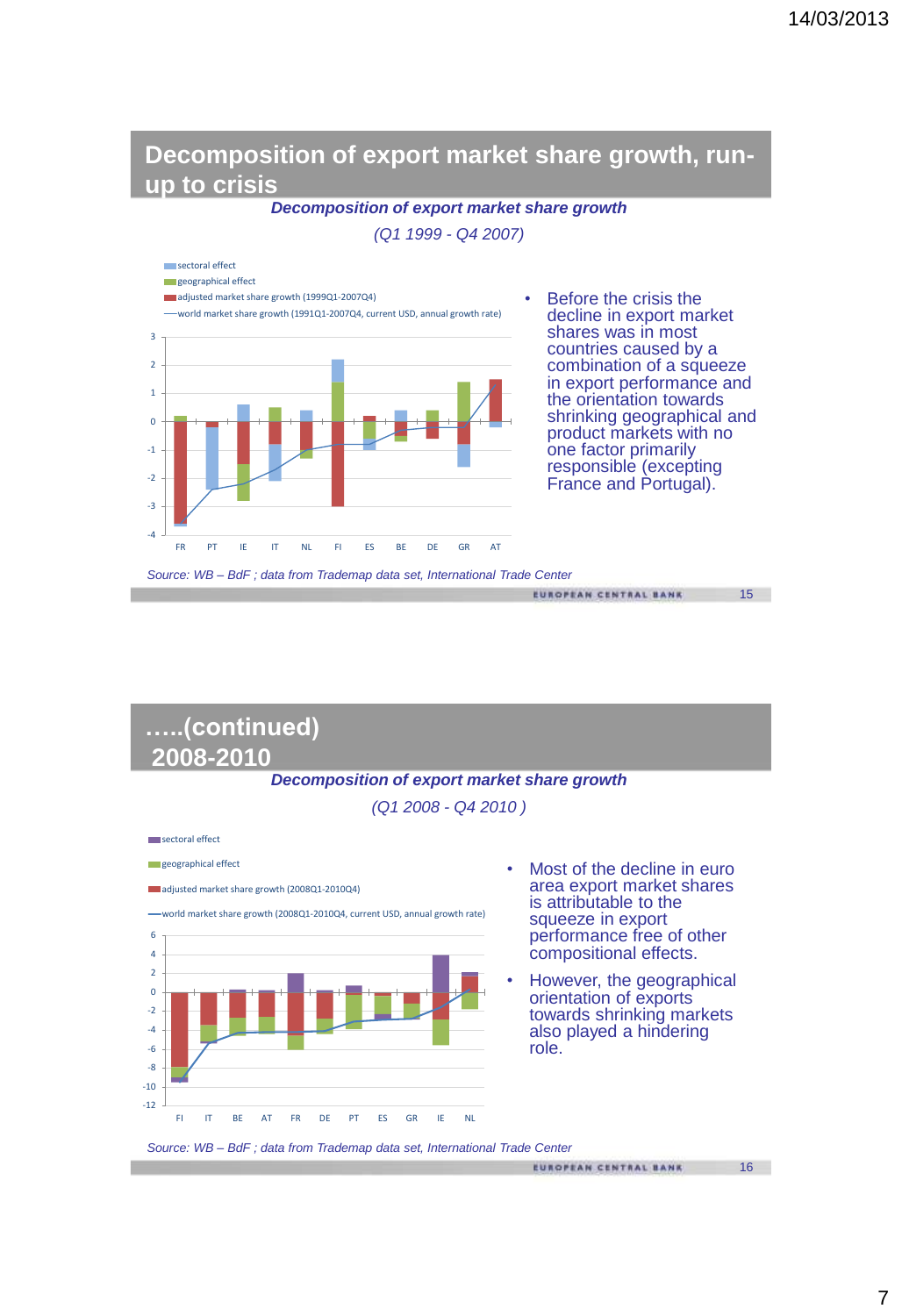

 *Source: BoL-OeNB calculations based on UN COMTRADE*



EUROPEAN CENTRAL BANK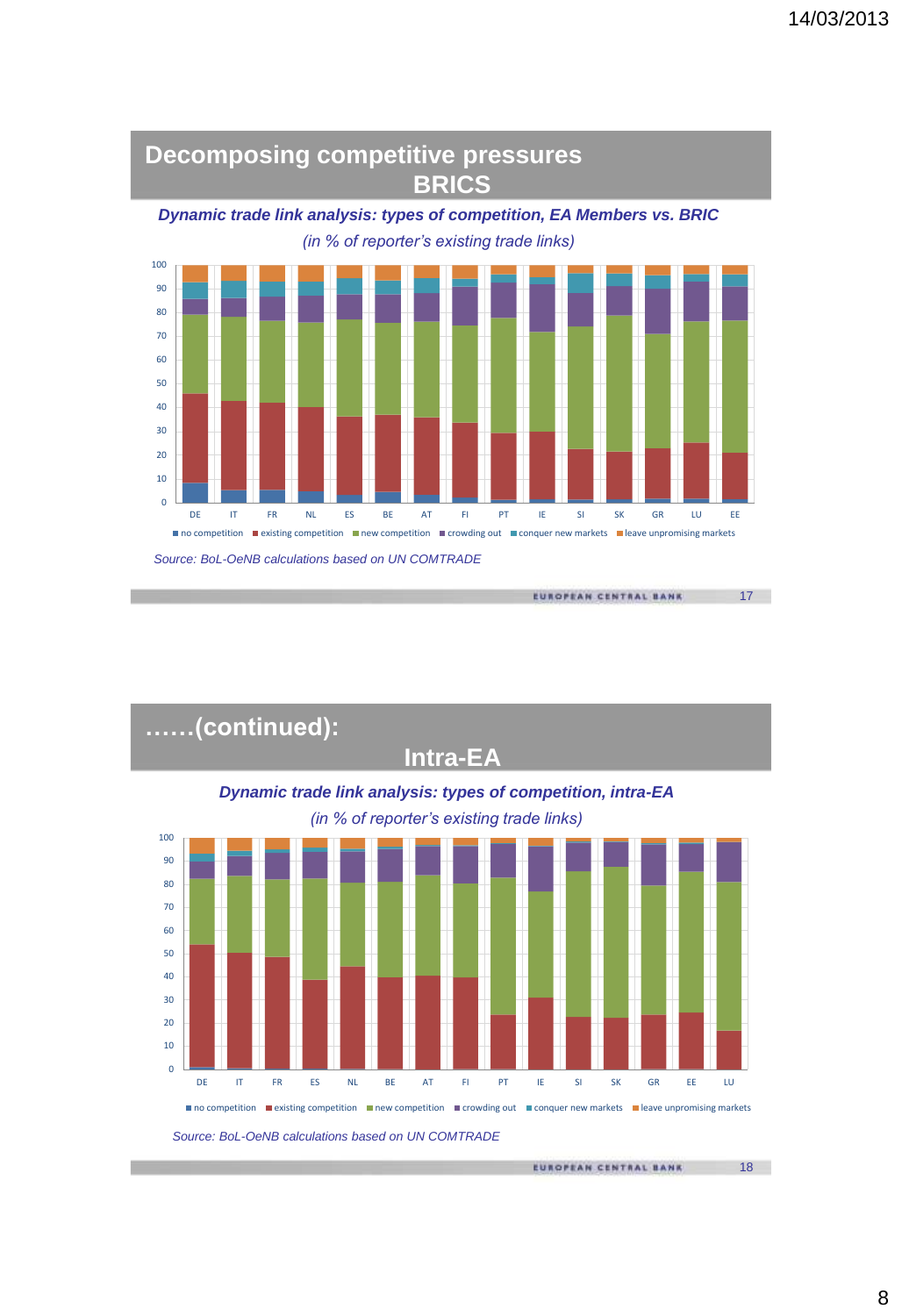21

# **3. Competitiveness diagnostics based on firm-level data**

## **Adding the firm dimension to competitiveness assessment**

#### **The drivers of competitiveness cannot be understood without considering firm characteristics.**

- Large heterogeneity in firm performance and high concentration of trade in few, large, highly productive firms:
- firm-level characteristics matter for competitiveness in international markets (e.g. size, ownership, quality of products, technological capacity)
- firm heterogeneity matters for the impact of policy changes via three channels:
	- 1. allocation of resources across plants
	- 2. firm selection (entry/exit)
	- 3. choice of firm strategy (investment, innovation, export).

```
EUROPEAN CENTRAL BANK
```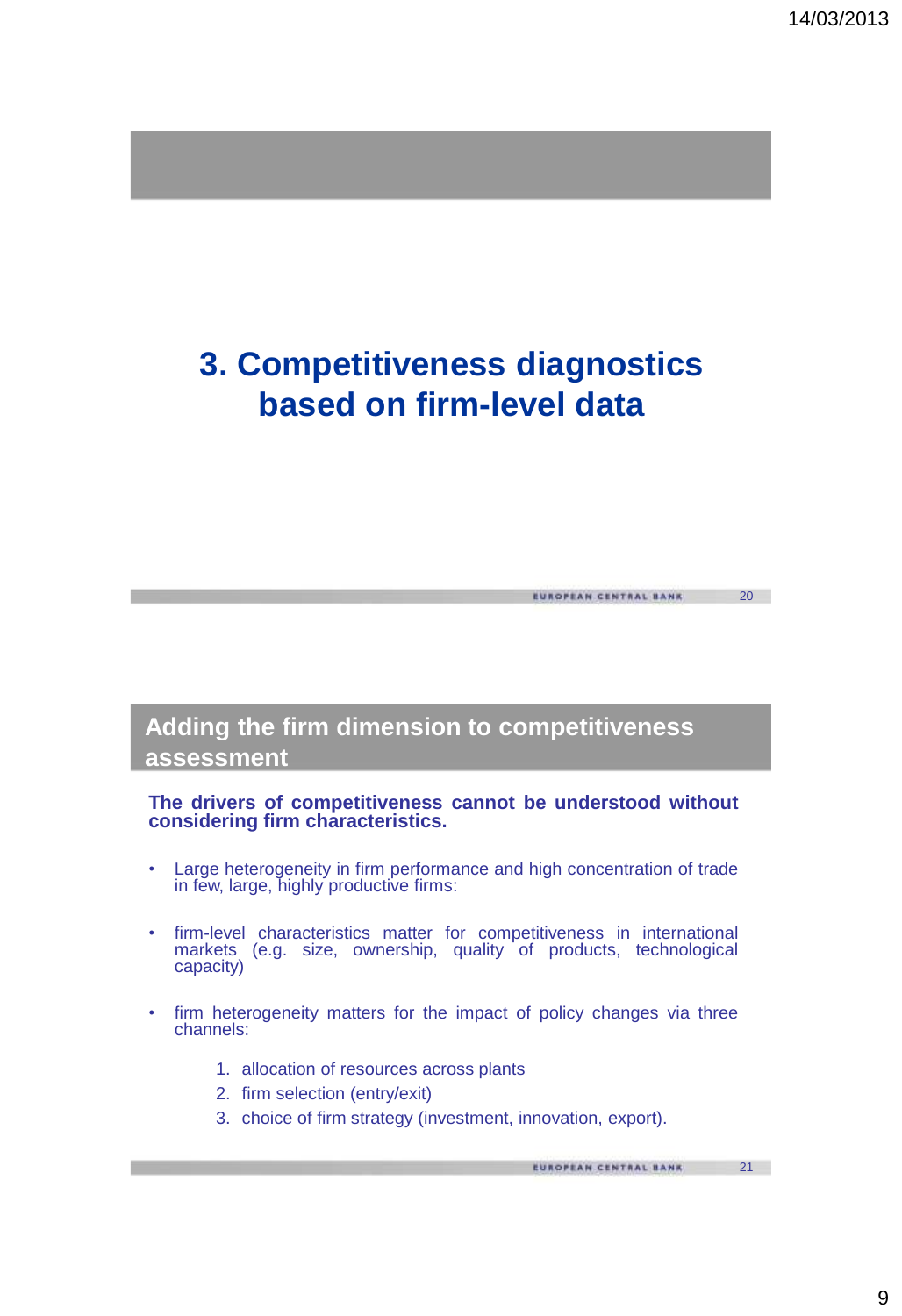### **The CompNet set-up for analysing competitiveness of EU firms**

### **Three broad directions of research:**

- **1. Creation and study of a cross-country dataset of sector-level productivity dynamics,** focusing first on **cross-sector allocation** of resources
- **2. Price / non-price competitiveness**
	- **Interaction selling price/market share depending on whether the firm is** competing on price or on quality (Di Comite, Thisse and Vandenbussche, 2012)
- **3. Relation between firm-level dynamics and aggregate exports growth**
	- Role of export destination (joint project between the NBB, the Hungarian Research Institute and BdF)
	- Role of exporters' size (Berthou and Vicard, 2012)

EUROPEAN CENTRAL BANK

23

24

### **CompNet novelty: cross-country harmonised firmlevel indicators**

### **Two critical features:**

- i. Harmonization in the indicators constructed (quality, time horizon, cutoff etc.)
- ii. Circumvention of the problem of data confidentiality, as all computations have been completed by the NCBs according to a centralised algorithm without disclosure of raw data.

### **Two innovations:**

- i. Pre-/post-crisis state
- ii. Larger data set than previously available (12 EU countries and 60 sectors)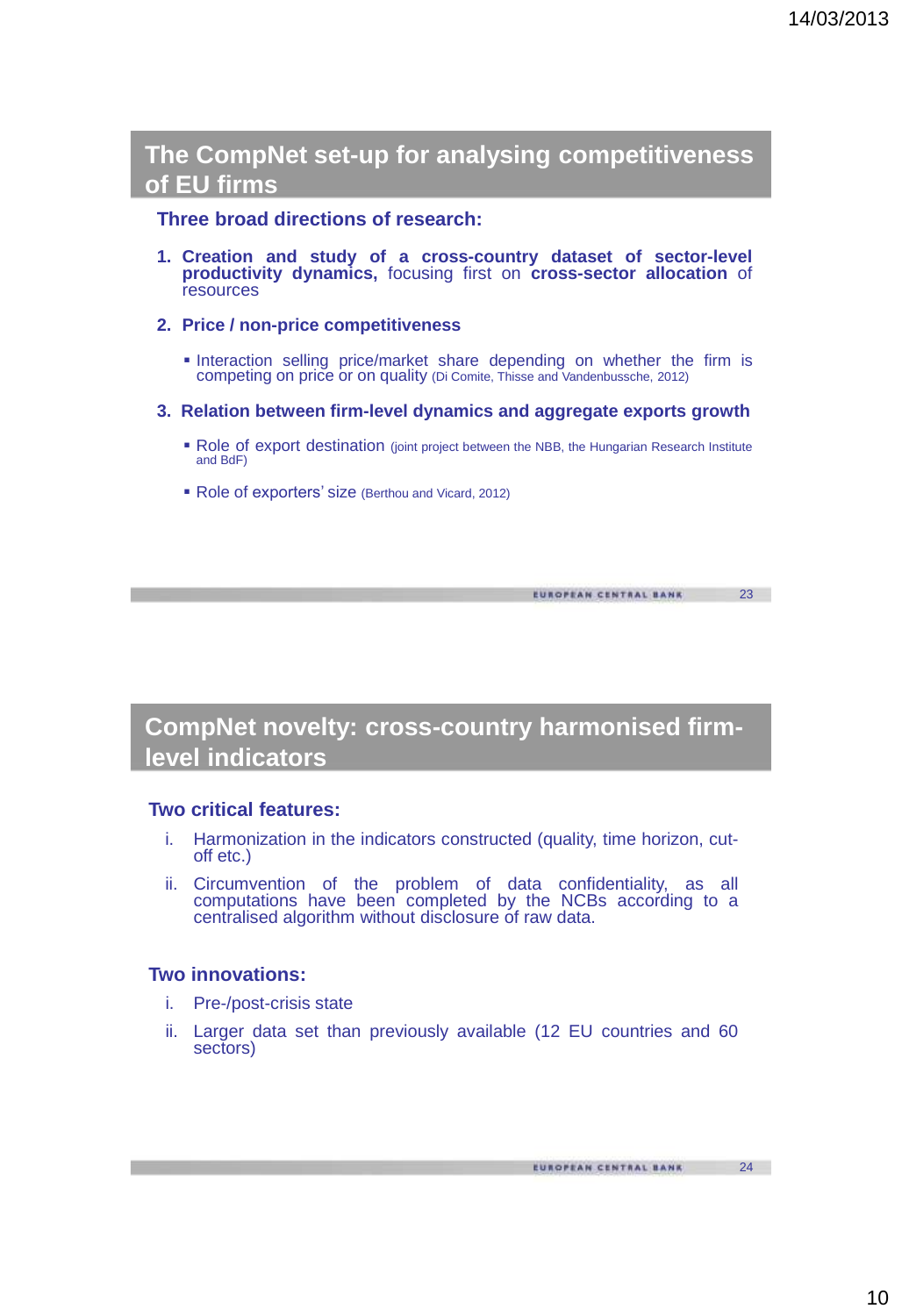26

# **4. The relevance of global value chains (GVCs) in assessing competitiveness**

# **Firm behavior characterized by increasing international fragmentation of production**

- Integration into GVCs, fragmentation of production, increasing trade in intermediates and specialization in low- or higher-valueadded tasks have had an effect on productivity, employment and overall competitiveness.
- Main research questions that CompNet is addressing are the following:
	- 1. which firms take part in GVCs,
	- 2. which countries are net gainers and which countries are net losers from participating in GVCs,
	- 3. what are the effects of production fragmentation on the interdependencies between economies, on labour markets and on the accumulation of external imbalances.

EUROPEAN CENTRAL BANK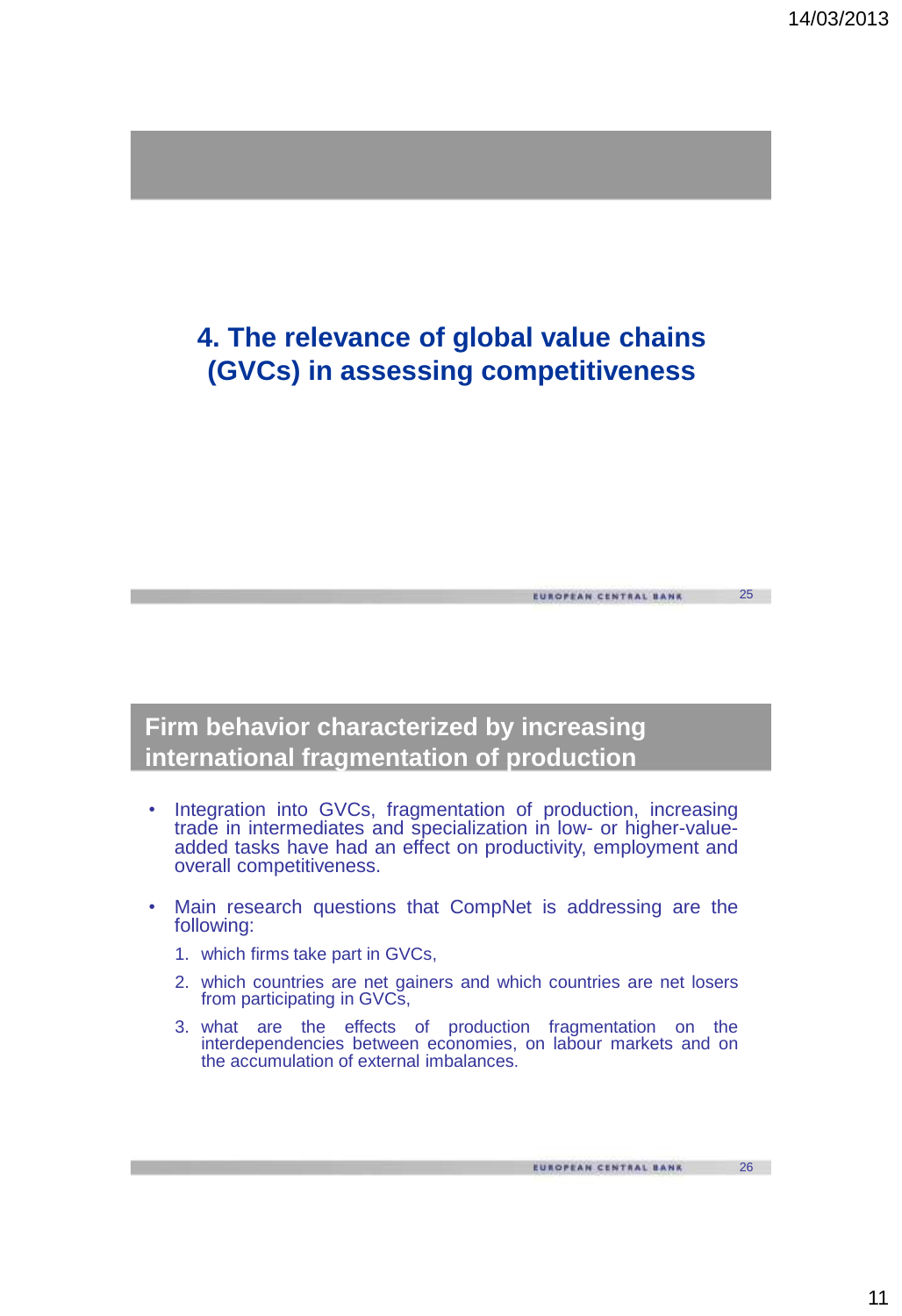## **Employment creation correlated with higher participation in downstream side of GVCs**

#### *Long-term changes in employment (9 year growth rates) vs. the share of output/employment used as input by other countries*



*Source: Authors' elaboration, WIOD and firm-level employment data*

The positive slope shows that employment creation is correlated with higher participation in downstream side of the Global Value Chain.

EUROPEAN CENTRAL BANK

27

### **Disentangling the value added in trade flows**

#### **Traditional trade statistics that record the gross value of goods and services exchanged have become less meaningful given the architecture of the modern economy.**

• Trade in value added offers a clearer picture of the integration into world markets, gives an adequate perspective on the bilateral distribution of external deficits/surpluses and sheds new light on the pattern of international shock transmission

| <b>Country</b>    | <b>Main export</b><br>partner in gross<br>terms | <b>Main export partner</b><br>in value added<br>terms |
|-------------------|-------------------------------------------------|-------------------------------------------------------|
| Germany           | France                                          | US                                                    |
| Italy             | Germany                                         | US                                                    |
| France            | Germany                                         | US                                                    |
| Source: IFS, OFCD |                                                 |                                                       |

• As the research on constructing appropriate databases is fairly advanced in a number of institutions (WTO, OECD, USITC) CompNet has functioned as a hub across databases and methodologies

EUROPEAN CENTRAL BANK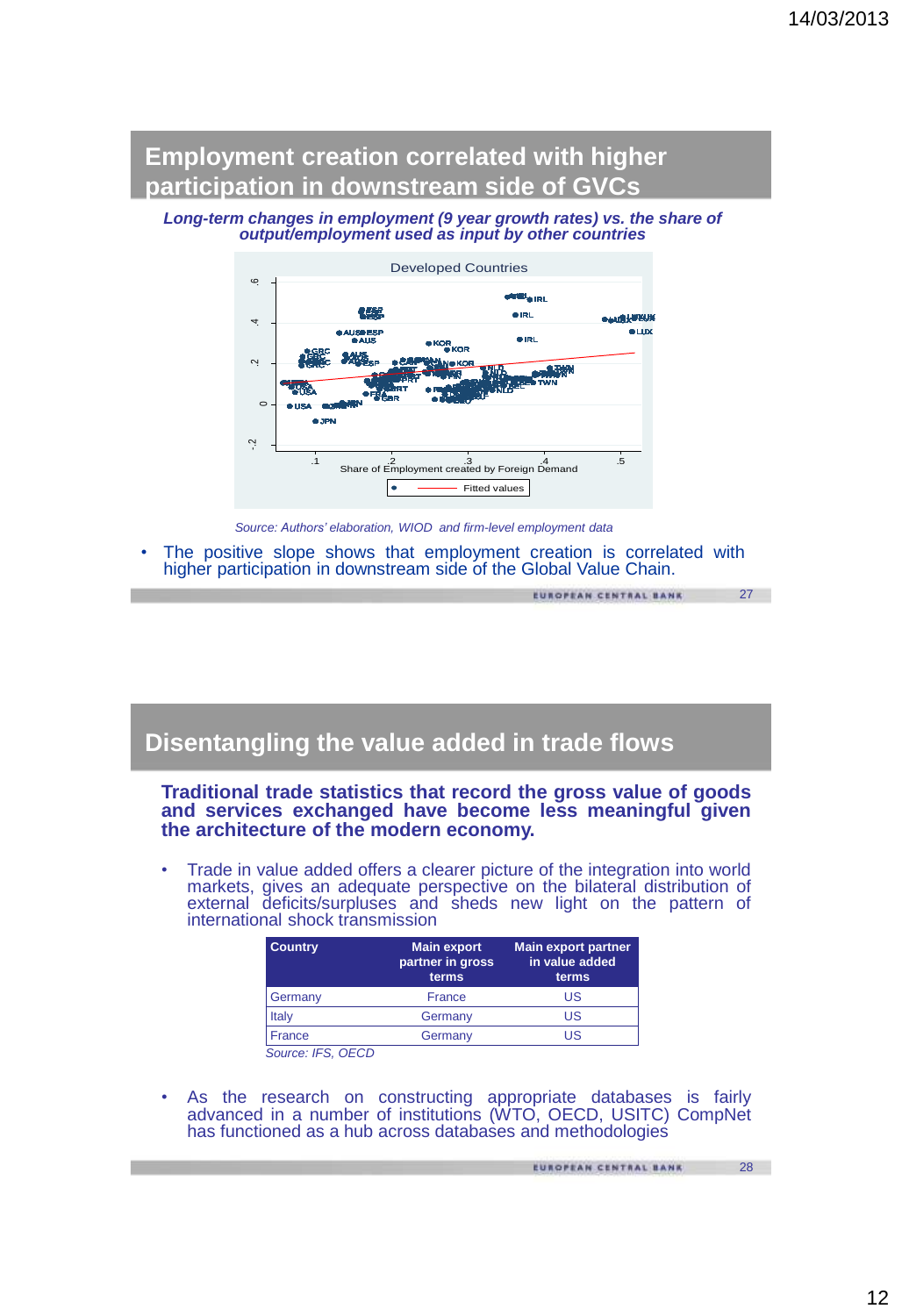# **5. The road ahead**

# **3. The Road Ahead**

**We can be proud of the achievements so far.**

**Three major inter-related strands of action going forward:** 

**(1) fully exploit and possibly integrate further the rich set of firmlevel based indicators newly obtained via the "DO.file" exercise** 

**(2) improve the conceptual and empirical framework linking external imbalances and competitiveness, also considering fully the firm-level dimension and** 

**(3) develop a series of concrete competitiveness-enhancing measures underpinned by theoretical and empirical evidence**

EUROPEAN CENTRAL BANK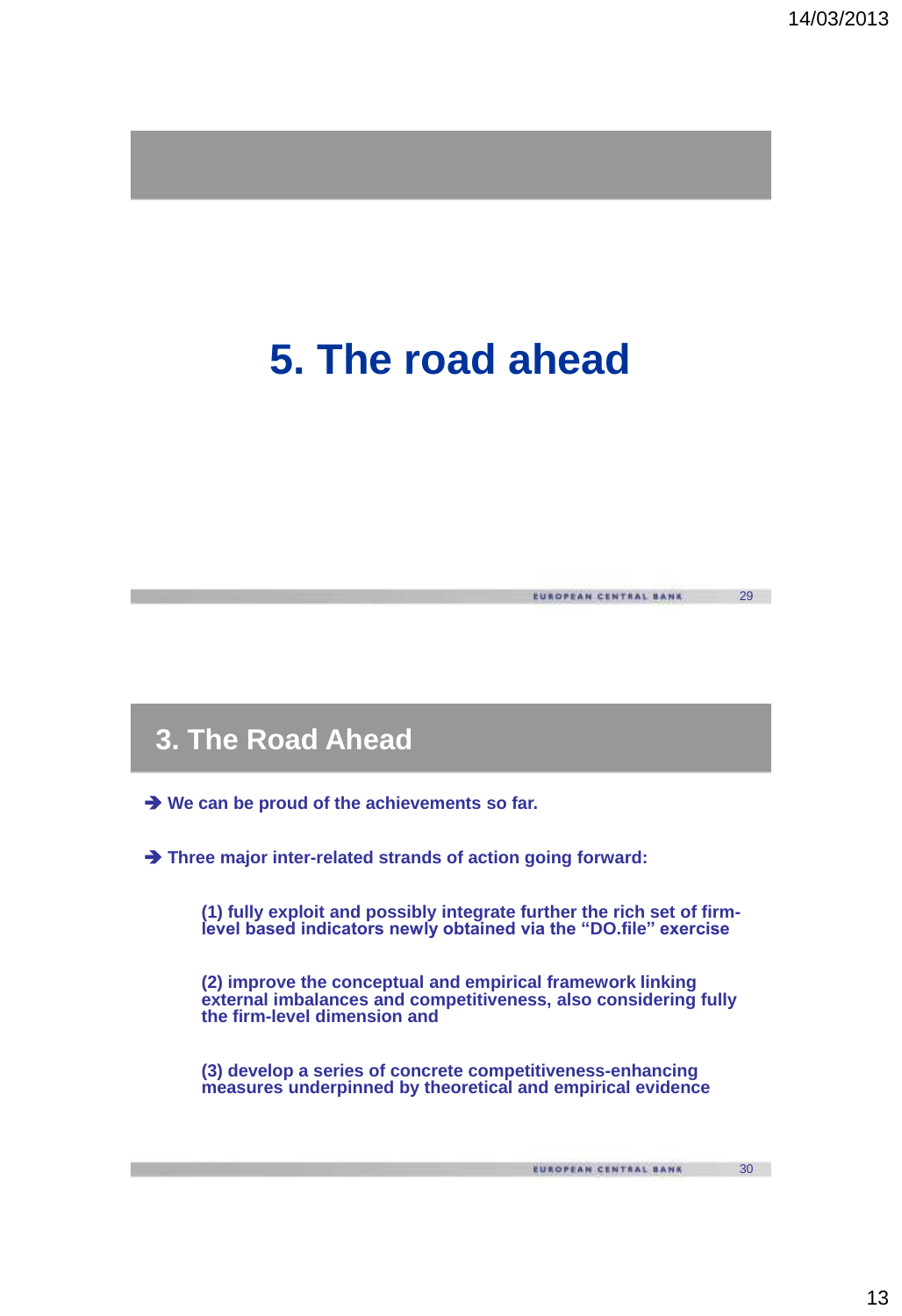# **Reserve slides**





*ULC decomposition (manufacturing vs. other sectors)*



EUROPEAN CENTRAL BANK

32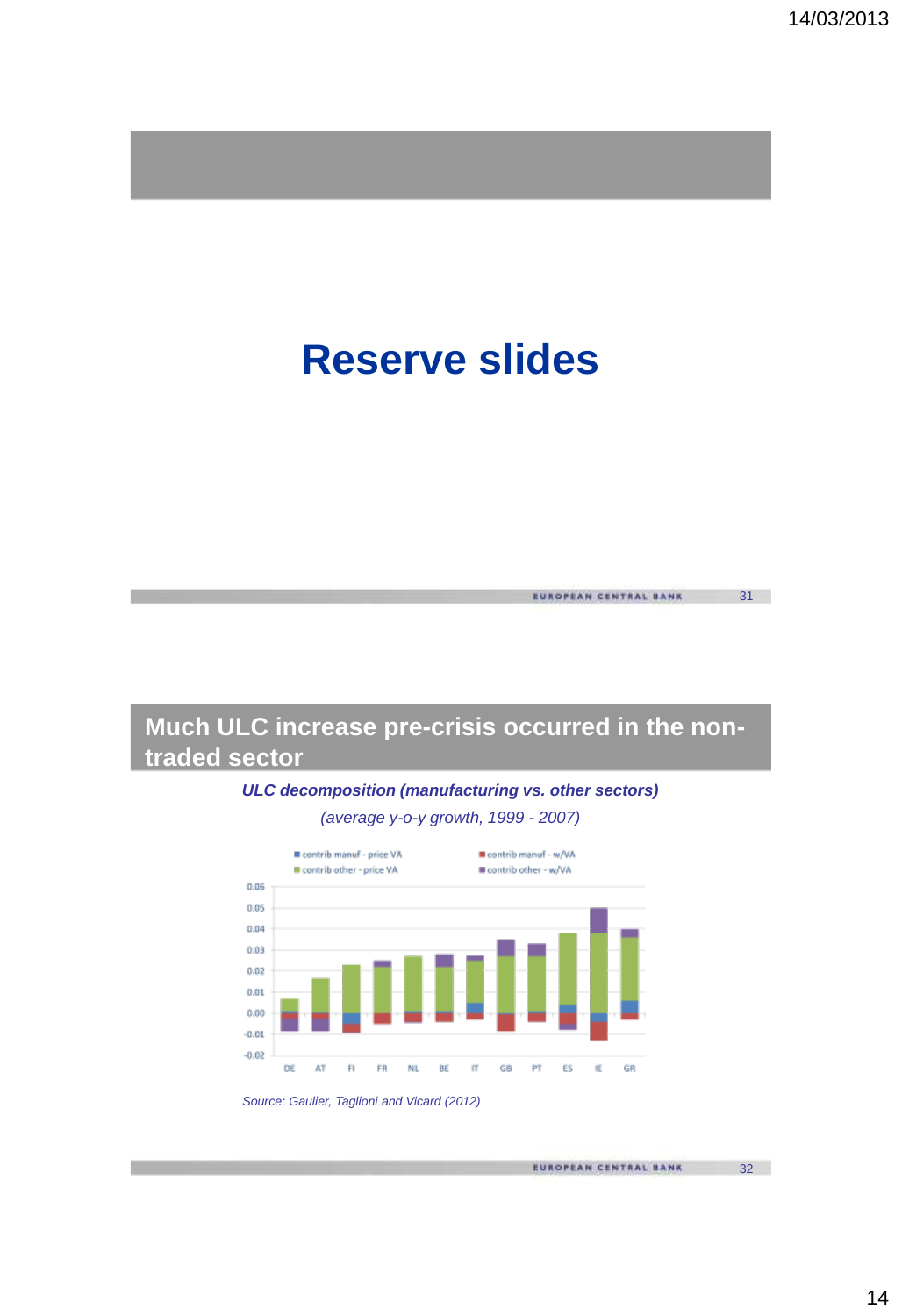



- Labor productivity in the average US industry is 50% higher than it would be if employment were allocated randomly across firms. The same figure is 42% for Germany.
- Taking the German labor market as a benchmark for reallocation flexibility in Europe, many European countries could achieve higher aggregate productivity by reallocating labour to more productive firms

```
EUROPEAN CENTRAL BANK
```
# **…but institutional settings may have prevented efficient reallocation**





Source: Bruegel based on AMADEUS data.

EUROPEAN CENTRAL BANK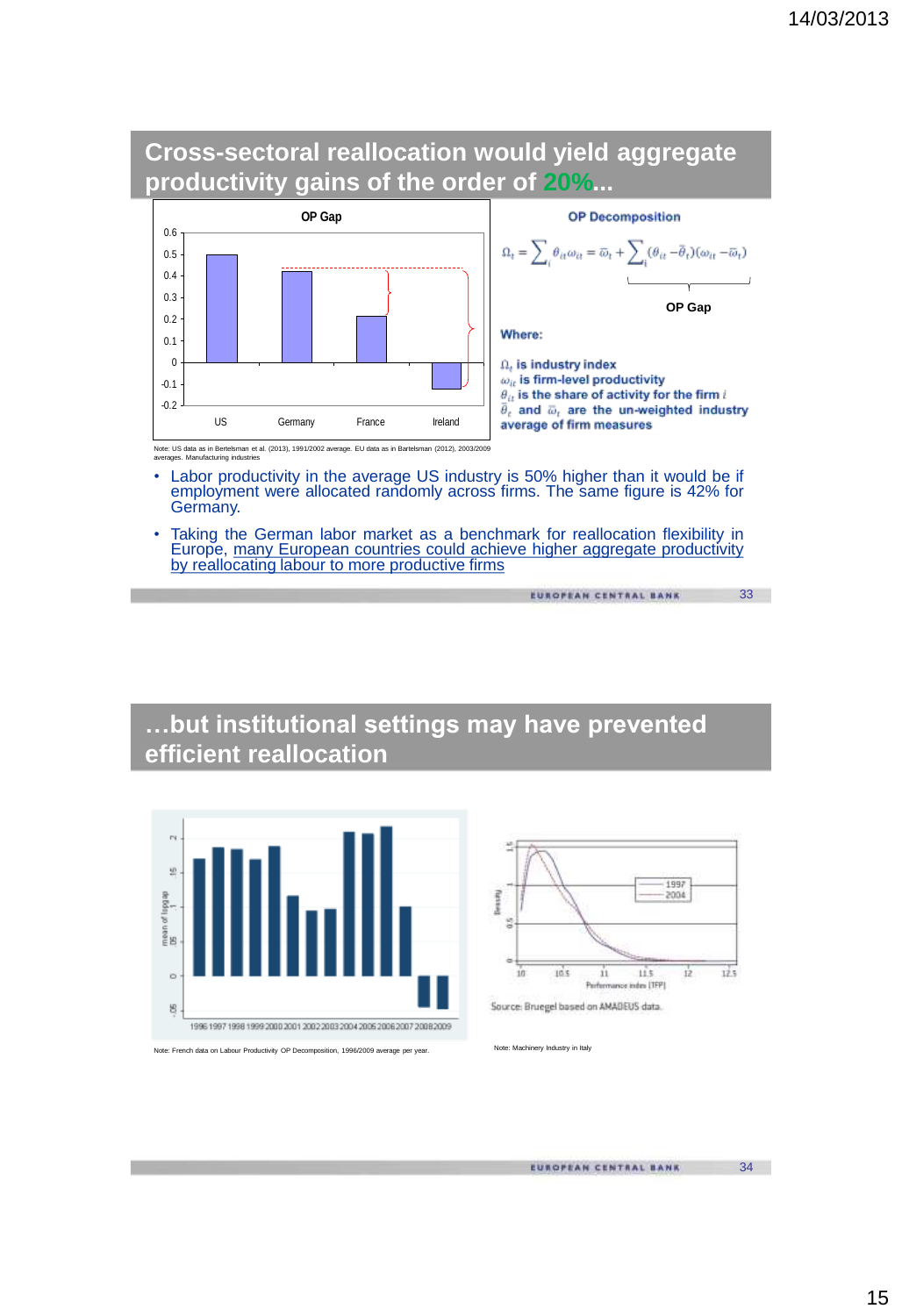## <http://www.youtube.com/watch?v=zyLX2cke-Lw>

# **The price elasticity of substitution varies significantly across products**

### **Non-price factors affect elasticity of trade with respect to prices.**

#### *Distribution of import elasticities of substitution across products.*



*The case of Germany* 

• Cross-sector heterogeneity exceeds cross-country heterogeneity: Compositional effects may be the main driver behind the differences in the aggregate country level estimates.

EUROPEAN CENTRAL BANK

- Sectors with high elasticity:
	- Aircraft
	- Instruments for measuring, testing, navigating

*Source: Corbo and Osbat (2012) - Gaussian kernel function approximation of the distribution*

EUROPEAN CENTRAL BANK

31